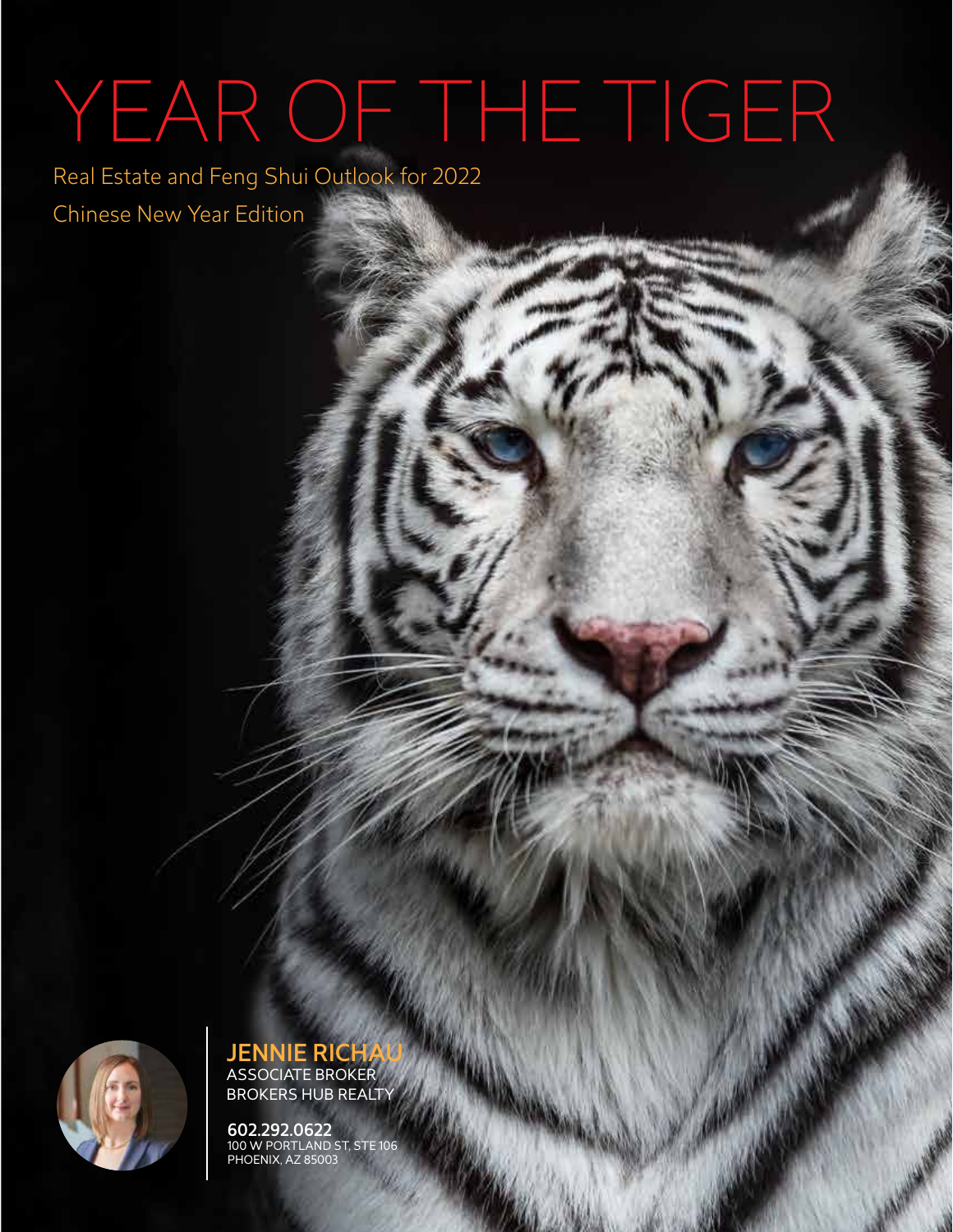## 2022 YANG WATER TIGER: A DYNAMIC COMBINATION

*This is a year to take action. No sitting around. Get up, get out and leverage the Tiger's energy to make some serious progress on your goals!*

#### The tiger is a powerful creature.

He hides quietly, conserving energy and quietly stalking until the exact moment he needs to pounce. He goes all in at that moment. He doesn't go after the field mouse, he goes for the deer. He goes big, and he's not afraid to face off for his reward.

This is your year to go conquer your biggest goals. This not a year for an impulse buy, but a very calculated decision. Stay focused on the goal, don't let yourself get distracted with the little stuff. Be skeptical but optimistic.

Along with an animal, each year brings a polarity (yin or yang) and element from the Chinese 5 element theory (fire, earth, metal, water, wood).

#### This year, we have Yang Water.

This is deep, dark, powerful energy that brings a lot of motion.

You may experience unexpected changes: think of a rogue wave.

Water carries things: you may move or change jobs.

Visibility is be low: you may not see clearly until it is too close for comfort.

Water feeds the creativity and family energy of the wood element: you might grow your family or explore a new, artistic hobby.



*The Tiger goes big, and he's not afraid to face off for his reward.*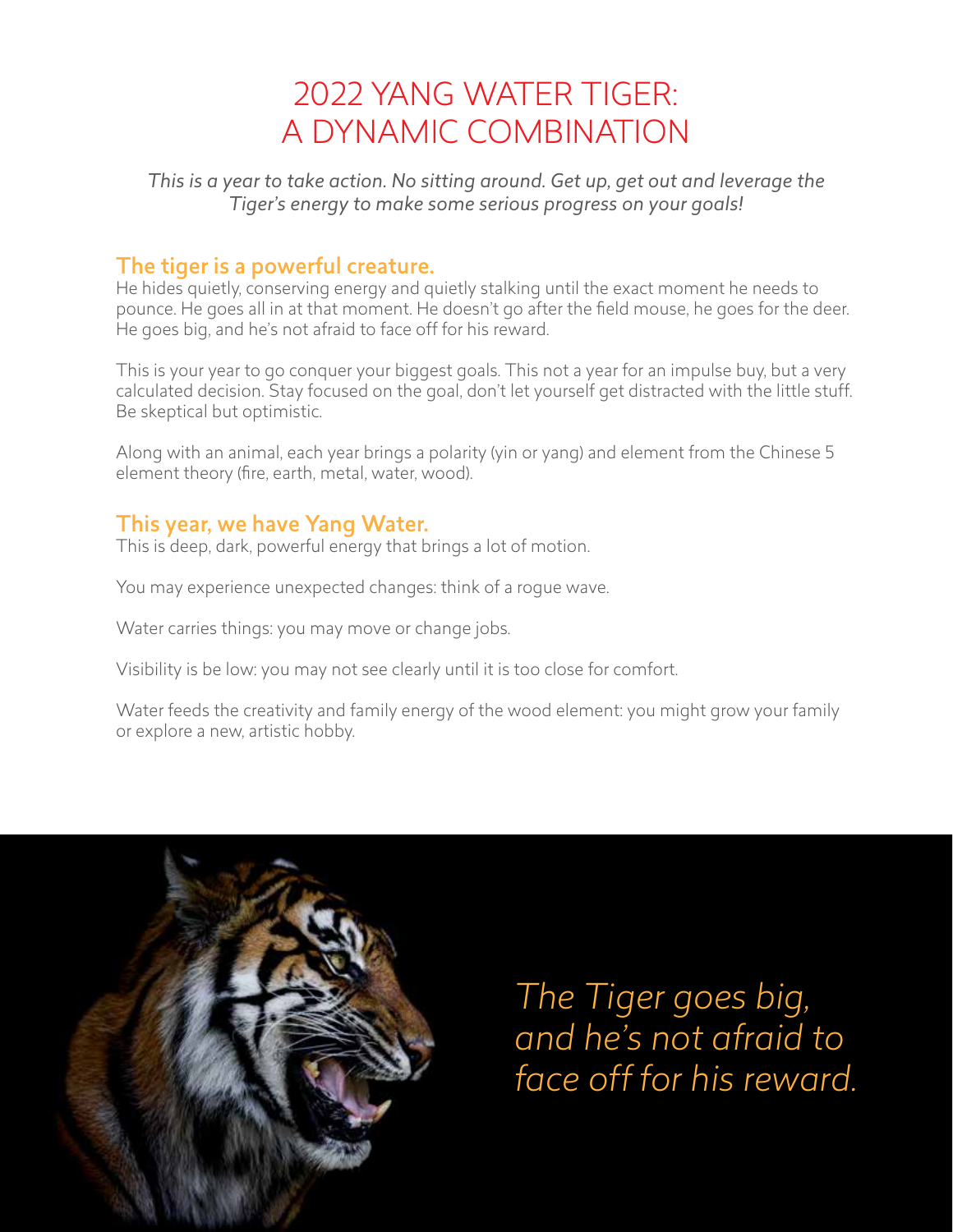# WHAT DOES THE TIGER ENERGY MEAN FOR REAL ESTATE?

#### COURAGE. OPPORTUNITY. CHALLENGE.

*Things are hiding in plain sight this year. Your perfect opportunity awaits, but you have to be ready and fully prepared to accept it. The challenge may be in the timeline, the preparation or closing the deal…but with the tiger's courage and determination, he can take on anything and get through it with grace.* 

#### **INVESTORS**

Be the tiger, not the deer on this purchase! Watch the inventory carefully before pulling the trigger on anything. Deals might not be as good as they seem on paper. Do thorough inspections on the property and market rents. This is a time that people are off-loading bad or under-performing properties. Easy to get fooled here, proceed with caution.

#### **SELLERS**

The highest offer might not actually be the best offer. This is where I really dig into those offers, looking into qualification, proof of funds, hidden terms, etc. The non-obvious answer might be the right answer.

The tiger rushes in quickly, so it's imperative that you have your next steps figured out. You could easily find yourself scrambling when your home sells faster than you imagined. Let's talk, you may have more options than you think.

#### **BUYERS**

The market is TOUGH for buyers, but certainly not impossible. Embrace the challenge. Stick with it. Keep stalking that ideal property. Take a second look at that "ugly" house. It might actually be the perfect spot for you, hiding in plain sight.

We will need to send mailers, knock on doors and do some additional work to find that home for you. It's there, but it may take a while to find it. Your financing better be in order because you will have to pounce on it fast and fierce.

#### OWNERS WHO AREN'T GOING ANYWHERE

Don't piddle around with small projects this year. Save your money and energy for the big remodel…this is the year for it. Plan carefully, with supply chain issues your project could take longer than expected. Gather supplies BEFORE you start the project so you aren't stuck with a torn apart bathroom waiting on a shipping delay.

Be open to the project shape shifting along the way, drifting from what you originally had in mind. The Yang Water may take you off course.